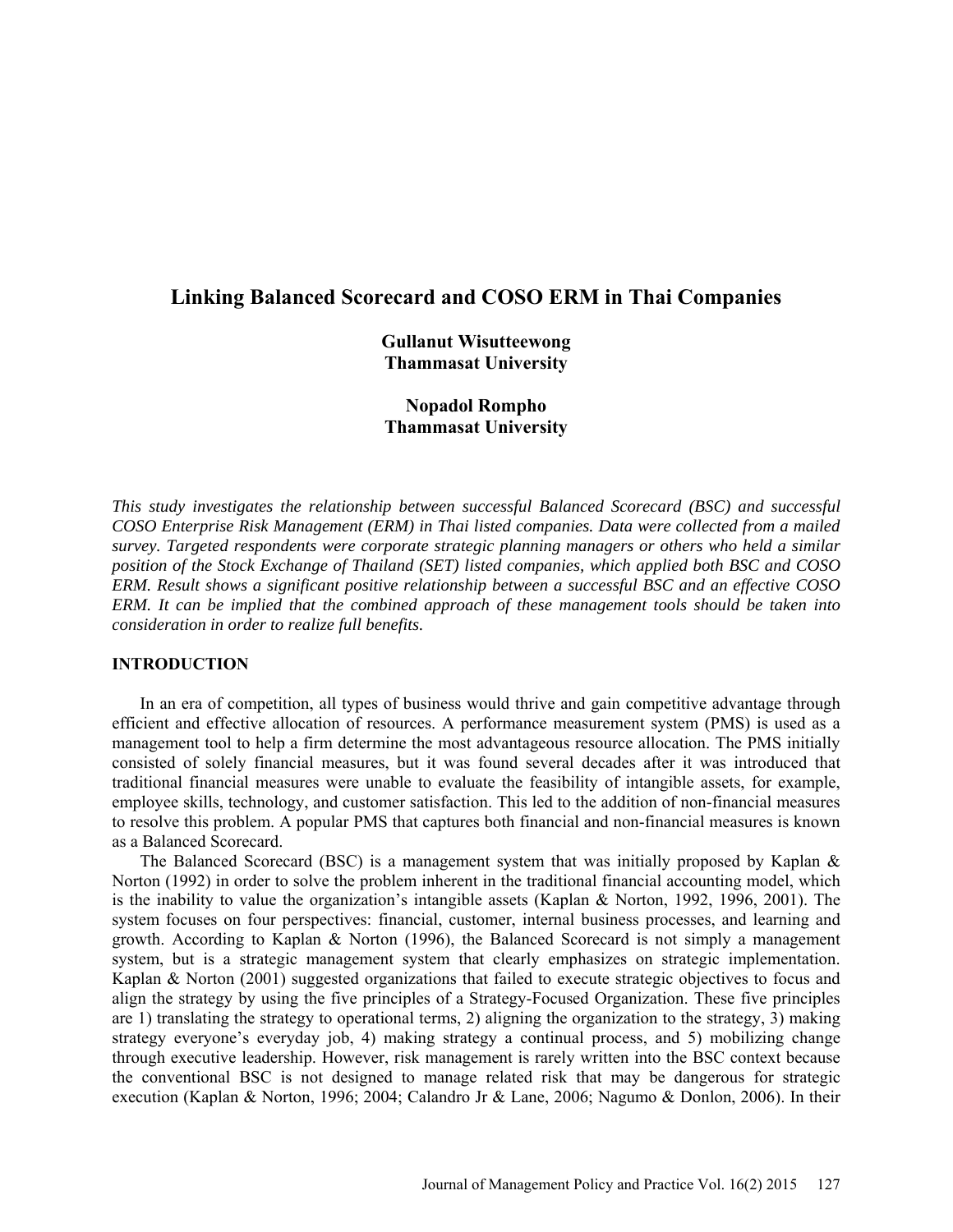view, a conventional BSC without risk management cannot be the best choice for retaining and enhancing shareholder value in the ever-changing business environment.

Running a business in a changing and complex operating environment involves riskier decisionmaking that might lose long-term value for a short-term profit. A better way to retain shareholder value is integrating the BSC with appropriate risk management mechanism as introduced by the Committee of Sponsoring Organizations of the Treadway Commission (COSO). Many researchers (for example, Beasley et al., 2006; Calandro Jr & Lane, 2006; Nagumo & Donlon, 2006; Shenkir & Walker, 2006) also found that core elements of COSO Enterprise Risk Management (COSO ERM) - Integrated Framework are strategy and risk, which are focused and aligned across the entity. Thus, it is possible to state that an integrated approach is the better choice for businesses that intend to thrive in a changing world economy.

This study focuses on the relationship between a successful BSC and an effective COSO ERM - Integrated Framework. The objectives of the study are 1) to examine the success of BSC implementation as measured by best-practice standards of the Strategy-Focused Organization, 2) to examine an effective enterprise risk management using eight components of COSO ERM (internal environment, objective setting, event identification, risk assessment, risk response, control activities, information and communication, and monitoring) as criteria, and 3) to examine the relationship between a successful BSC implementation and an effective COSO ERM system.

#### **LITERATURE REVIEW**

#### **The Five Principles of the Strategy-Focused Organization**

Kaplan & Norton (1992) constructed a BSC for the reason that financial measures do not capture the intangible assets in long-term value creation. The BSC classifies financial performance as a lagging indicator, which is improved by three leading indicators: customer; internal business process; and learning and growth. Four perspectives of the BSC framework are linked in a cause-and-effect relationship, and are used as an operational measurement system and as a strategic management system. In the role of strategic management system, the BSC communicates the company's strategy in a chain of cause-andeffect relationship. Moreover, it can be used to manage strategy over the long run by achieving four critical management processes, which are 1) clarifying and translating vision and strategy, 2) communicating and linking strategic objectives and measures, 3) planning, setting target and aligning strategic initiatives, and 4) enhancing strategic feedback and learning (Kaplan and Norton, 1996). The BSC implemented in the strategic management system starts at the top where the leaders establish a sense of urgency. The executive team uses the BSC, as a communication device, to mobilize strategic implementation project to all employees and business units. While the executives were launching an explicit transition between management system and strategic management system, the governance process must have been set. This transition governance is composed of the creation of strategy teams, town hall meetings, and open communication. During the change process, the executives develop their current management system to become a strategic management system.

According to Kaplan & Norton (2001), successful companies that use a BSC approach practiced the five principles of the strategy-focused organization to accomplish their strategic focus and alignment. The five principles are 1) translating the strategy to operational terms, 2) aligning the organization to the strategy, 3) making strategy everyone's everyday job, 4) making strategy a continual process, and 5) mobilizing change through executive leadership. These principles are fundamental in the effective implementation of the BSC, which could be derived into a communication tool, a framework, and a supporting process. Additionally, the ownership and active involvement of the executives are extremely important for a successful BSC implementation.

### **The COSO ERM Framework**

In 1996, Kaplan & Norton noted that "In general, risk management is an overlay, an additional objective that should complement whatever expected return strategy the business unit has chosen." Risk is a possibility of loss, which is classified into three types: financial risk; operating risk; and technological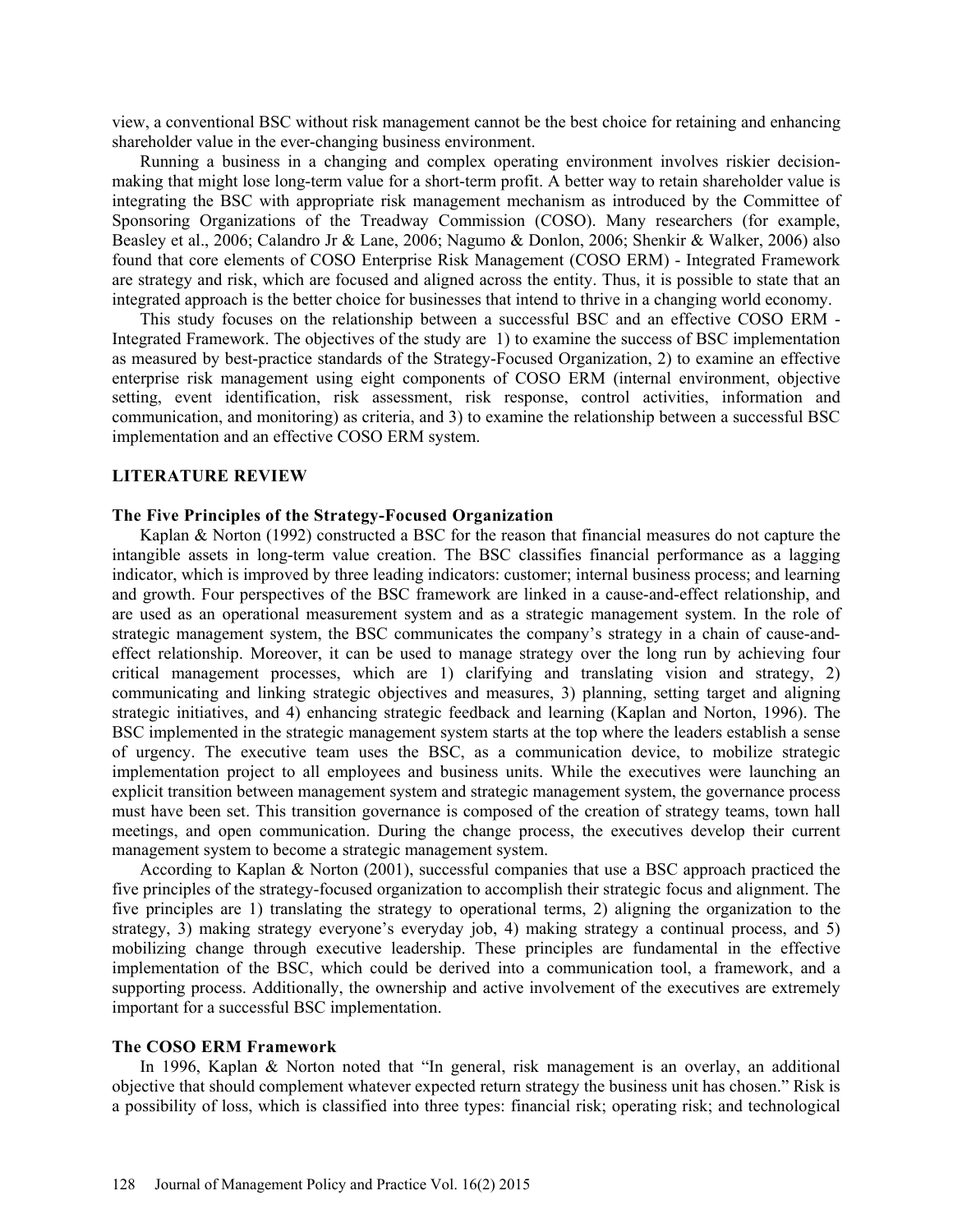risk (Kaplan & Norton, 2004). Furthermore, the definition of risk within the BSC context could be "the deterrent factors and uncertainties inherent in achieving the strategic objectives as defined in the BSC and the potential losses that may result through their implementation" (Nagumo & Donlon, 2006; Shenkir & Walker, 2006). The strategic and operational failures are the risks that have an effect on the shareholder value (Shenkir & Walker, 2006). Risk is also presented as an unsuccessful strategic implementation or execution resulting from either unintentional or intentional reasons (Calandro Jr & Lane, 2006). In view of Beasley et al. (2006), risks are the events threatening an enterprise through its supply chain.

According to the definitions of risk mentioned above, it could be stated that organization's goal could not be fully achieved due to the existence of risks that has not yet been managed. The implementation of BSC without appropriate risk management is extremely dangerous, for example, stretch target setting through BSC might create a risky behavior leading to long-term value loss. On the other hand, risk management framework that does not clearly focus on corporate strategic objectives could be an unproductive system, because key risks affecting an entity do not receive proper attention from risk owners and are not efficiently mitigated. Consequently, BSC and appropriate risk management must be integrated to ensure that shareholder value is protected.

The integrated approach takes the relationship between strategy and risk management into consideration. Meanwhile, the risk management system that focuses on aligning strategy and risk across the entity is the Committee of Sponsoring Organizations' Enterprise Risk Management (COSO ERM) framework.

COSO (2004) defined Enterprise Risk Management (ERM) as *"a process, affected by an entity's board of directors, management and other personnel, applied in strategy setting and across the enterprise, designed to identify potential events that may affect the entity, and manage risk to be within its risk appetite, to provide reasonable assurance regarding the achievement of entity objectives"*.

The definition focuses on the achievement of entity objectives. COSO ERM is composed of four objectives, eight interrelated components of risk management, and the organizational units. The four entity objectives are 1) strategic, 2) operations, 3) reporting, and 4) compliance. The entity is expected to provide reasonable assurance to the executive team regarding the achievement of these objectives. Eight components of enterprise risk management are derived from the way management runs an enterprise and integrated with the management process. These components are 1) internal environment, 2) objective setting, 3) event identification, 4) risk assessment, 5) risk response, 6) control activities, 7) information and communication, and 8) monitoring.

Drawing from COSO (2004), there is a relationship between the four objectives and the eight components of COSO ERM. The effectively functioned eight components are the criteria for effective enterprise risk management as they are the key factors that enable the four objectives to be achieved. This paper deliberately examines an effective ERM with eight components of COSO ERM based on the literature reviews.

#### **The Synergism Between Risk Management and Strategic Implementation**

The aforementioned issues referred to the BSC, a strategic management system that operates on a cause-and-effect relationship; and COSO ERM which consists of the eight interrelated components and four objectives. The BSC and COSO ERM could be simultaneously implemented because they share many elements. They are both a continuous process that is linked to the corporate strategy in order to enhance the possibility that activities of risk management and strategic execution are achieved. These two management systems approach strategy and risk on a holistic perspective and require strong support from executives for managing all organizational units within a single corporate entity. Importantly, the significant shared element between the BSC and COSO ERM is that all employees understand and conduct their daily jobs in a way that contributes to the achievement of the entity's objectives (Beasley et al., 2006). Clearly, there are various commonalities between BSC and COSO ERM; however these management mechanisms will not work properly if risk management is not linked to the BSC context. Nagumo & Donlon (2006) clarified that 1) using Key Performance Indicators (KPIs) in terms of Key Risk Indicators (KRIs), 2) risk management project, 3) risk management strategic theme, and 4) implementing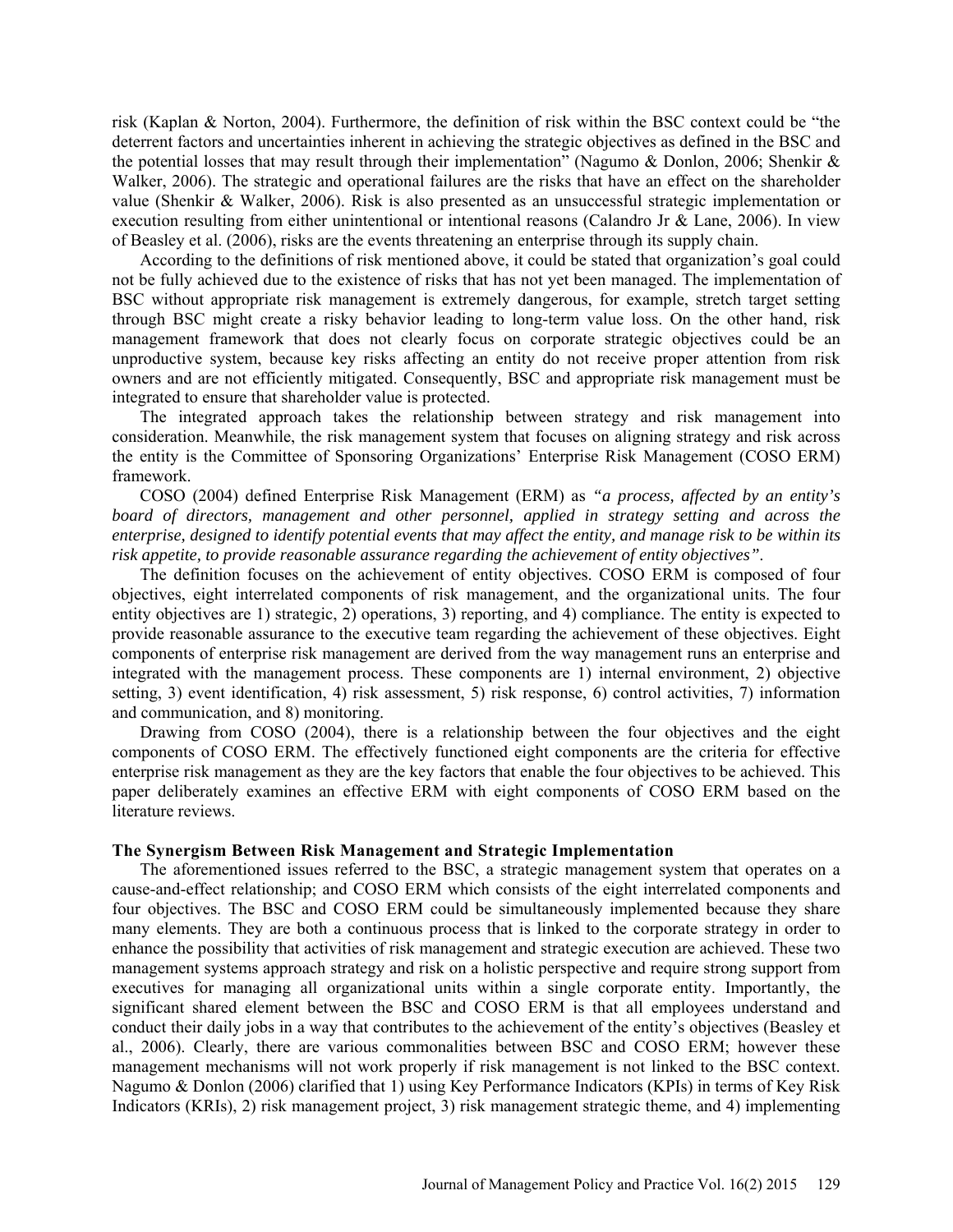risk management in the BSC framework, are the limitations of using risk management in separation from the BSC.

Executing risk management as a distinct objective is not a good choice for protecting shareholder value, thus, integrating the BSC and COSO ERM framework is the development of strategic management system and risk management to achieve ultimate goal.

To integrate risk management to BSC, Nagumo & Donlon (2006) starts with installing risk management sub-themes for each of the internal process strategy themes, and employing the corporate strategic objectives for the implementation of risk response approach. The second step is clarifying key financial impact on the cause-and-effect relationships by setting up "Optimize Risk/Return" strategic objective in the financial perspective, linking the interrelated components of COSO ERM to four perspectives of the BSC, and identifying Key Performance Indicators (KPIs) in a Key Risk Indicators (KRIs) manner to enhance risk awareness throughout the entity. Additionally, Damelincourt (2013) found that traditional KPIs without risk management are inefficient, because risks lurking in strategic objectives are not professionally mitigated. Hence, KPIs have to be modified by taking risk management into consideration.

Nagumo & Donlon (2006) also illustrated risk-adjusted KPIs on each perspectives of the BSC, for example, 1) Risk Adjusted Return on Capital (RAROC) could be used to evaluate risk that is related to long-term shareholder value in the financial perspective; 2) Brand indicators could be utilized to assess uncertain events threatening corporate reputation in the customer perspective; 3) KPIs, in the internal process perspective, are metrics of the status that served as a measure of risk control activities; and 4) KPIs, in the learning and growth perspective, are designed to test human; information; and organization capital for implementing risk control.

Furthermore, the benefits of using risk-adjusted KPIs are that 1) risk events affecting the organization are mitigated on a strategic basis; 2) the enterprise has more accurate and more realistic indicators; and 3) it heightens management and the board of directors risk awareness (Damelincourt, 2013). In the final step of installing integrated approach, making strategy and risk everyone's everyday job through cascading the entity's objectives to organizational units and all employees. When individuals have conducted their daily task in a way which contributes to the success of the entity's objectives, the evaluation method starts. Nagumo and Donlon (2006) suggested that in COSO ERM – integrated BSC evaluation procedure, harmful strategic activities should be carefully appraised. The harmful strategic activities might obtain an unsatisfied evaluation result because an instant financial success of those dangerous activities leads to medium- and long-term potential risks.

Another good example of an integrated approach is a study done by Beasley et al. 2006, which presents the linkage between COSO ERM and BSC for supply chain management. In terms of the learning and growth perspective, objectives and measures related to learning about risk management could be created to increase recognition of risk to the employees. In the internal business process, goals related to risk appetite or risk tolerance and risk performance metrics could be applied into this perspective to reduce impact threats to business process. Regarding customer satisfaction, risk goals and metrics related to customers; markets; and corporate reputation could be applied into this perspective, whereas the financial performance uses ERM cost/benefit analysis to link with this perspective (Beasley et. al., 2006).

Ballou et. al. (2006) proposed the matrix of COSO ERM – integrated BSC methodology to expand the executives' understanding of risk categories affecting an entity, and to successfully manage those types of risks through COSO ERM framework. This matrix is composed of BSC perspectives displaying in rows and COSO ERM framework risk categories in columns. Each cell of the matrix could contain one or more measures that are created in association with each category of risks. All sixteen cells are evaluated and determined by senior management and the board of directors.

Furthermore, a study of Ballou et. al., (2006) gave an explicit example of Wal-Mart COSO ERM – integrated BSC matrics. Four measures are used to briefly explain BSC perspectives and COSO ERM risk categories. These four measures are 1) number of new private-label product innovations, 2) average salary and benefits at each level for gender and race, 3) number of brands available for a product, and 4) external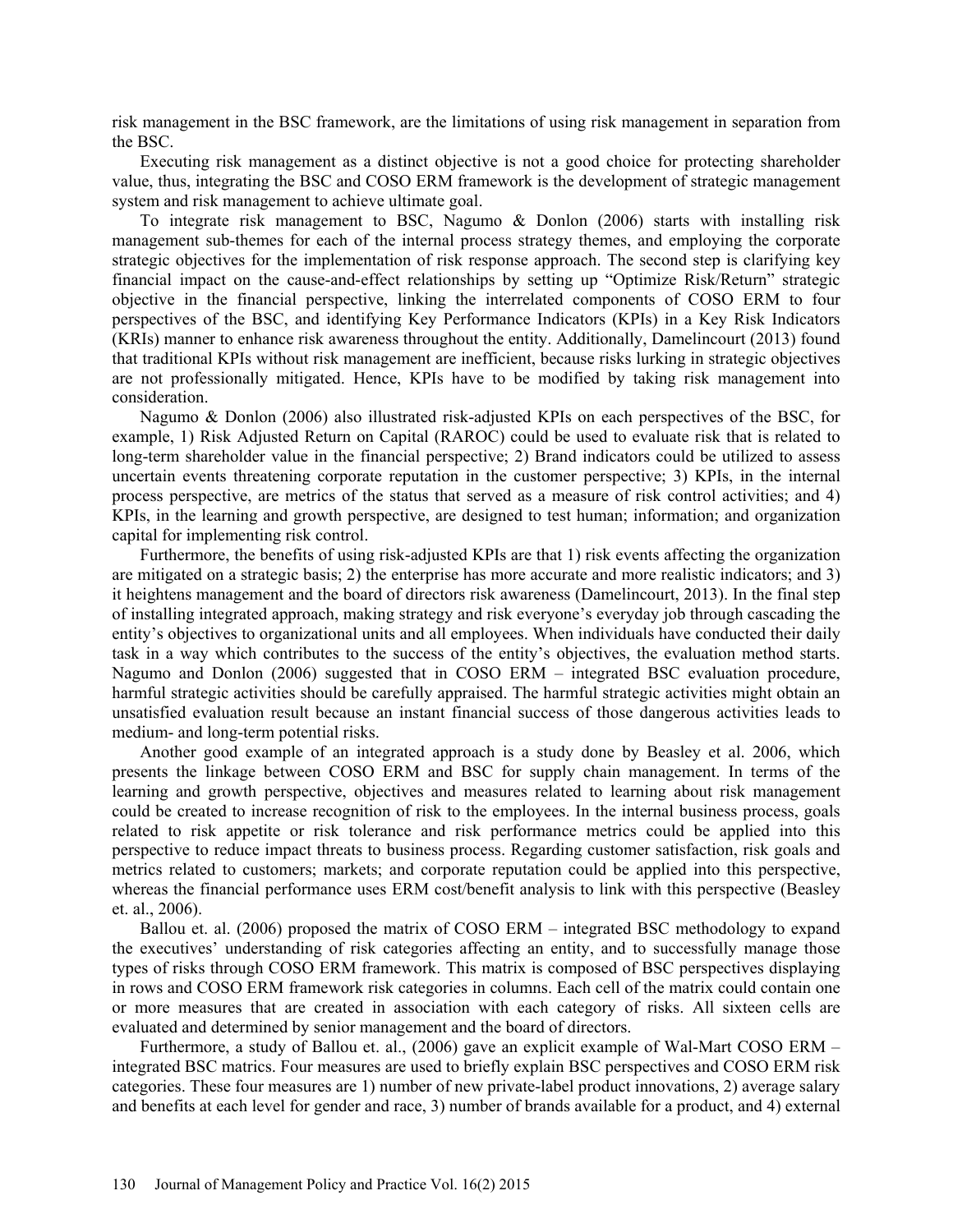auditor fees. Firstly, in the learning and growth perspective, *number of new private-label product innovations* that involves effective research and development of product lines is used to test an effectiveness of strategic risk management. Secondly, in the business process perspective, *average salary and benefits at each level for gender and race* evaluates a fairness of compensation and benefits for particular minority group classified as a compliance risk. Thirdly, in the customer perspective, Wal-Mart applied a *number of brands available for a product* as a metric to assess operation risk related to customer dissatisfaction with organizational supply chain management.

Finally, in the financial perspective, *external auditor fees* are used to measure reporting risk. Ballou et. al., (2006) recommended Wal-Mart to present external auditor fees at a reasonable level by comparing the fees to its stakeholders' expectations and other public companies. The study emphasized on the connection between BSC concept and COSO ERM framework. This COSO ERM – integrated BSC framework would be useful to an enterprise as it provides better understanding of risks-related corporate strategic objectives.

An objective of COSO ERM – integrated BSC approach is to execute strategy within the limit of corporate risk appetite that results in creating long-term shareholder value. Additionally, risk management provides feedback for strategic implementation by identifying key risks on each perspective of the BSC. Those key risks are prioritized on the basis of likelihood and impact, including the consideration of the importance of strategy (Nagumo & Donlon, 2006). Hence, it is possible to understand that the BSC and COSO ERM develop and complement each other.

### **RESEARCH METHODOLOGY**

This study examines the relationship between a success on BSC and an effective COSO ERM. Data were collected from a mailed survey. The investigation is limited to the 93 companies which are listed in the Stock Exchange of Thailand (SET) that implement both BSC and COSO ERM. Targeted respondents are corporate strategic planning manager or others who held a similar position of each sample company. They were asked to participate in answering a questionnaire on the evaluation of the success on BSC and an effective COSO ERM of Thai listed companies. Five-point Likert's scale was used where 1 means least successful and 5 means most successful. The success of BSC was measured for each of the components in strategy-focused organization, namely translating the strategy to operational terms, aligning the organization to the strategy, making strategy everyone's everyday job , making strategy a continual process , and mobilizing change through executive leadership. On the other hand, the success of COSO ERM was measured for each of the component in effective ERM, namely internal environment, objective setting, event identification, risk assessment, risk response, control activities, information and communication, and monitoring. A questionnaire that is packaged in a postage-paid and self-addressed envelope is mailed out to each targeted respondents in February 2013. After data was collected, structural equation modeling (SEM) technique was used.

#### **FINDINGS AND RESULTS**

124 questionnaires were finally returned but only 93 responses were usable because some companies did not employ either BSC or COSO ERM or failed to complete the questionnaire. Therefore, the usable response rate is 75 percent. Around 52 percent of respondents are male, 72 percent graduated the Master's degree, 47 percent are in the middle manager position, and 17 percent are in the property and construction industry. TABLE 1 presents the industry of companies participating the survey, overall mean score, and specific score of successful BSC and effective COSO ERM for each industry.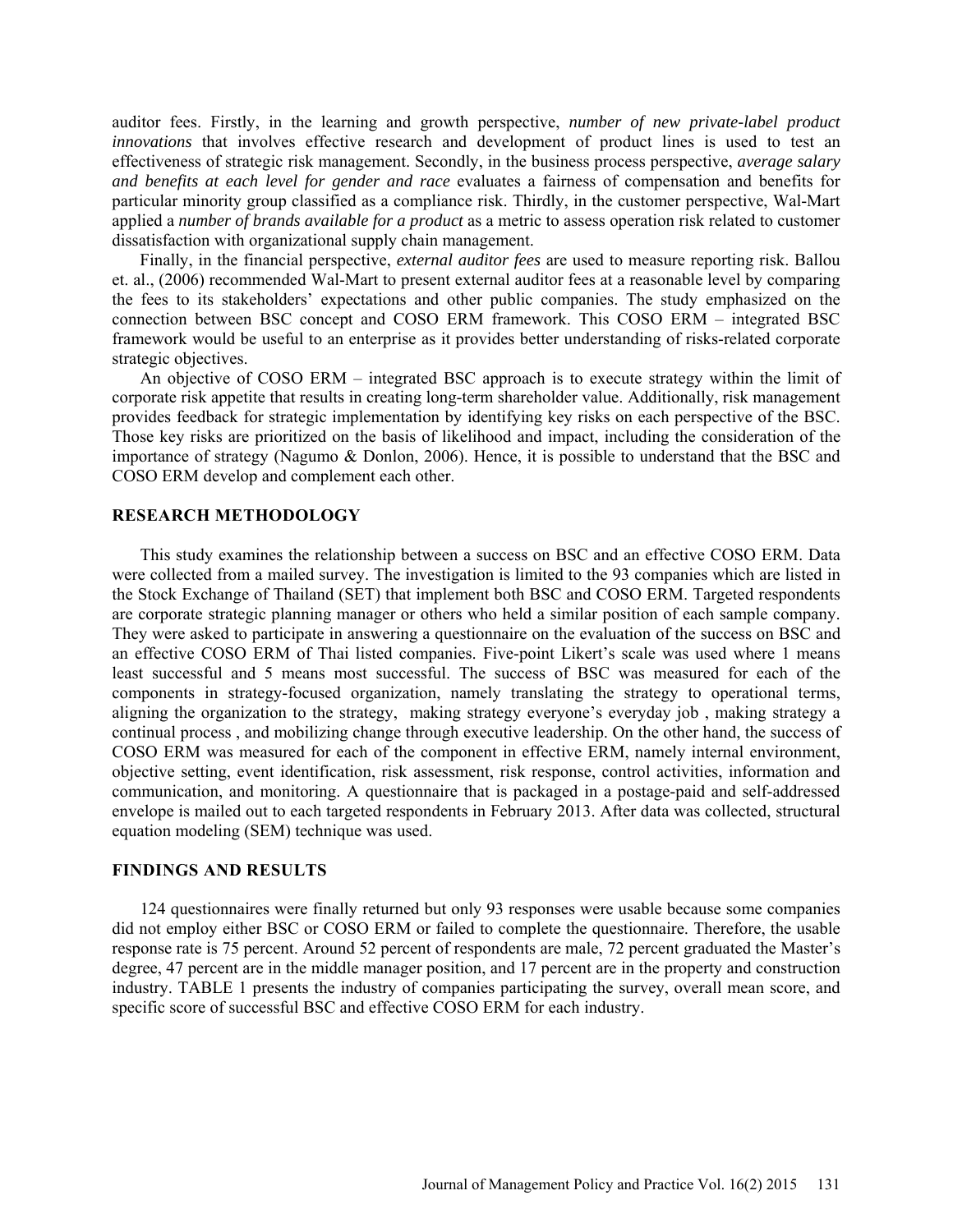## **TABLE 1 INDUSTRY OF COMPANIES PARTICIPATING THE SURVEY AND MEAN SCORE OF SUCCESSFUL BSC AND EFFECTIVE COSO ERM**

| <b>Factors of success</b>          |                                                      | Overall mean | Overall standard<br>deviation | Mean scores by industry classification |                      |            |           |                              |           |         |                |      |
|------------------------------------|------------------------------------------------------|--------------|-------------------------------|----------------------------------------|----------------------|------------|-----------|------------------------------|-----------|---------|----------------|------|
|                                    |                                                      |              |                               | Agribusiness and<br>Food               | Consumer<br>Products | Industrial | Financial | Property and<br>Construction | Resources | Service | Technology     | MAI  |
| <b>Number of participating</b>     |                                                      |              |                               | $\overline{4}$                         | 10                   | 12         | 14        | 16                           | 11        | 17      | $\overline{4}$ | 5    |
| companies<br><b>Successful BSC</b> |                                                      |              |                               |                                        |                      |            |           |                              |           |         |                |      |
| implementation                     |                                                      |              |                               |                                        |                      |            |           |                              |           |         |                |      |
| <b>SFO</b><br>1                    | Translating the<br>strategy to<br>operational terms  | 3.64         | 1.021                         | 3.50                                   | 3.75                 | 3.43       | 3.64      | 4.00                         | 4.00      | 3.33    | 4.50           | 3.33 |
| <b>SFO</b><br>$\overline{2}$       | Aligning the<br>organization to the<br>strategy      | 3.36         | 0.978                         | 2.50                                   | 3.25                 | 3.21       | 3.79      | 3.43                         | 3.56      | 3.13    | 3.92           | 3.22 |
| <b>SFO</b><br>3                    | Making strategy<br>everyone's everyday<br>job        | 3.34         | 0.908                         | 3.10                                   | 3.47                 | 3.20       | 3.54      | 3.68                         | 3.68      | 3.05    | 3.50           | 2.93 |
| <b>SFO</b><br>$\overline{4}$       | Making strategy a<br>continual process               | 3.35         | 1.015                         | 2.94                                   | 2.96                 | 3.20       | 3.86      | 3.78                         | 3.61      | 3.11    | 3.38           | 2.88 |
| <b>SFO</b><br>5                    | Mobilizing change<br>through executive<br>leadership | 3.45         | 0.956                         | 2.50                                   | 3.00                 | 3.33       | 4.00      | 3.80                         | 3.58      | 3.39    | 4.00           | 2.67 |
| Average                            |                                                      |              |                               | 2.91                                   | 3.29                 | 3.27       | 3.77      | 3.74                         | 3.69      | 3.20    | 3.86           | 3.01 |
| <b>Effective ERM</b>               |                                                      |              |                               |                                        |                      |            |           |                              |           |         |                |      |
| <b>ERM</b><br>1                    | Internal environment                                 | 2.78         | 0.930                         | 2.67                                   | 3.06                 | 2.33       | 3.14      | 2.87                         | 3.21      | 2.44    | 3.50           | 2.33 |
| <b>ERM</b><br>$\overline{2}$       | Objective setting                                    | 3.63         | 0.791                         | 3.00                                   | 3.71                 | 3.61       | 4.11      | 3.85                         | 4.19      | 3.33    | 4.50           | 3.33 |
| <b>ERM</b><br>$\mathfrak{Z}$       | Event identification                                 | 3.11         | 0.834                         | 3.00                                   | 3.42                 | 2.93       | 3.71      | 3.00                         | 3.25      | 2.50    | 4.00           | 3.67 |
| <b>ERM</b><br>$\overline{4}$       | Risk assessment                                      | 3.55         | 0.862                         | 3.00                                   | 3.83                 | 3.43       | 4.14      | 3.60                         | 3.75      | 3.08    | 4.50           | 4.00 |
| <b>ERM</b><br>5                    | Risk response                                        | 3.61         | 0.767                         | 3.00                                   | 3.92                 | 3.29       | 4.07      | 3.70                         | 3.63      | 3.25    | 4.50           | 3.83 |
| <b>ERM</b><br>6                    | Control activities                                   | 3.49         | 0.888                         | 3.00                                   | 3.83                 | 3.21       | 4.14      | 3.80                         | 3.38      | 3.04    | 5.00           | 3.50 |
| <b>ERM</b><br>$\tau$               | Information and<br>communication                     | 3.66         | 0.943                         | 3.00                                   | 3.58                 | 3.50       | 4.07      | 3.60                         | 4.25      | 3.21    | 5.00           | 3.67 |
| <b>ERM</b><br>8                    | Monitoring                                           | 3.61         | 0.977                         | 2.80                                   | 3.43                 | 3.20       | 4.14      | 3.72                         | 3.90      | 3.12    | 4.90           | 4.07 |
| Average                            |                                                      |              |                               | 2.93                                   | 3.6                  | 3.19       | 3.94      | 3.52                         | 3.7       | 3.00    | 4.49           | 3.55 |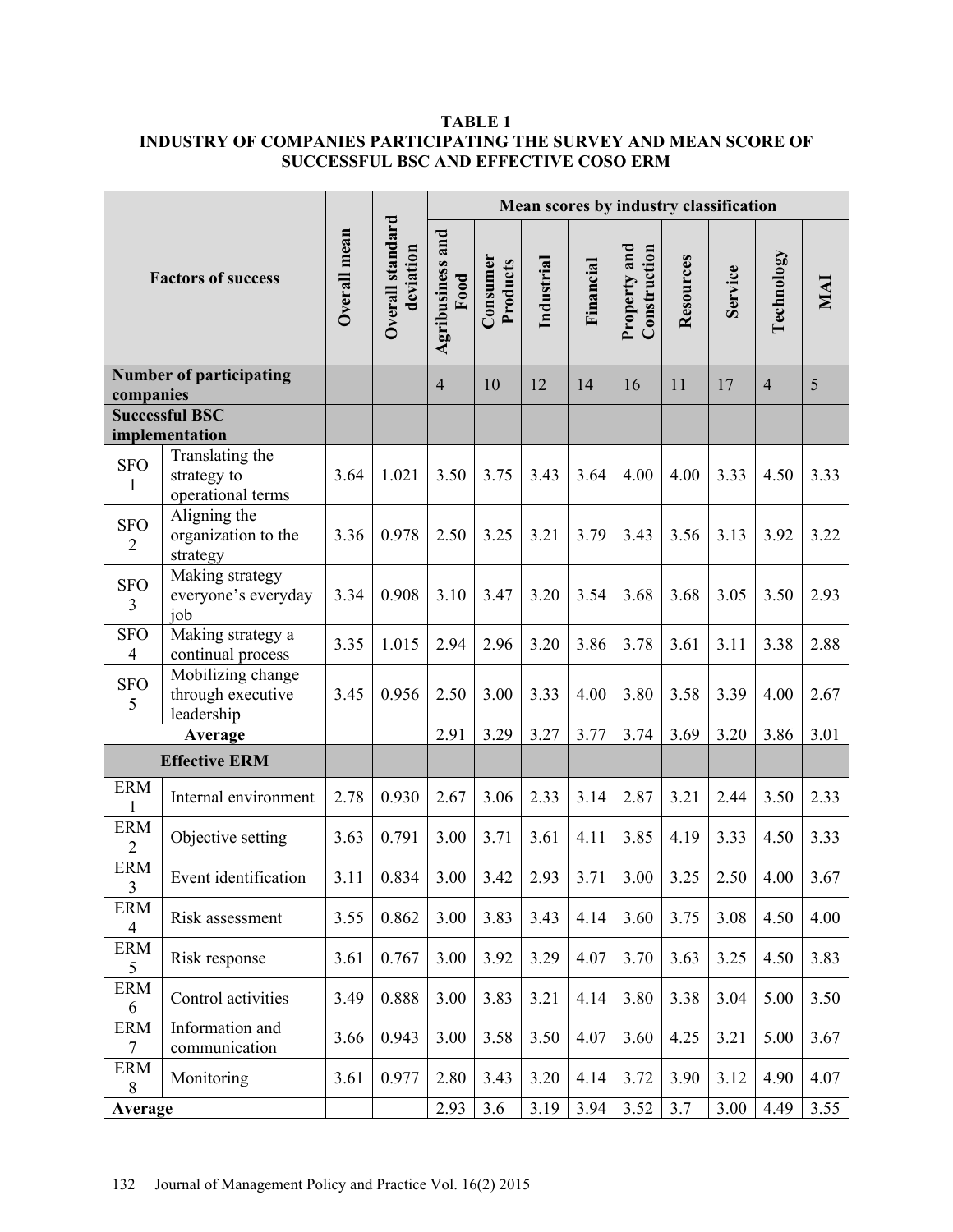The conceptual model illustrated in FIGURE 1 was examined by using Structural Equation Modeling (SEM) technique. The values of CMIN/DF = 1.316, GFI =  $0.825$ , NFI =  $0.861$  and RMSEA =  $0.079$  (with p-value = 0.171) indicate that the *Final Model* in FIGURE 1 acceptably fits with the data.

**FIGURE 1 FINAL RESEARCH MODEL**



In FIGURE 1,  $E_i$  refers to error of measurement for each variable, whereas the numbers that are shown in the *Final Model* are standardized relationship between each variable.

The variables of the successful BSC implementation (SUCCESSFUL\_BSC) are organized into five categories as presented in the principles of strategy-focused organization: SFO1, SFO2, SFO3, SFO4, and SFO5. The findings of SEM technique present strong relationships between all components of the strategy-focused organization and successful BSC implementation variables. The results show positive relationship between effective ERM (EFFECTIVE\_ERM) and eight interrelated components of COSO ERM framework.

As mentioned in the objectives of this paper, a success on BSC is supposed to be positively related with an effective ERM. The result of *Final Model* analysis indicates that a significant positive relationship between a successful BSC and an effective COSO ERM is found (standardized relationship = 0.76 with pvalue = 0.001). In other words, this finding illustrates that there are commonalities between BSC and COSO ERM as discussed in the theoretical explanations of BSC - COSO ERM linkage.

### **CONCLUSION AND RECOMMENDATIONS**

The purpose of this research is to investigate the relationship between BSC and COSO ERM in Thai listed companies, for the reason that the conventional BSC, which does not include risk management,